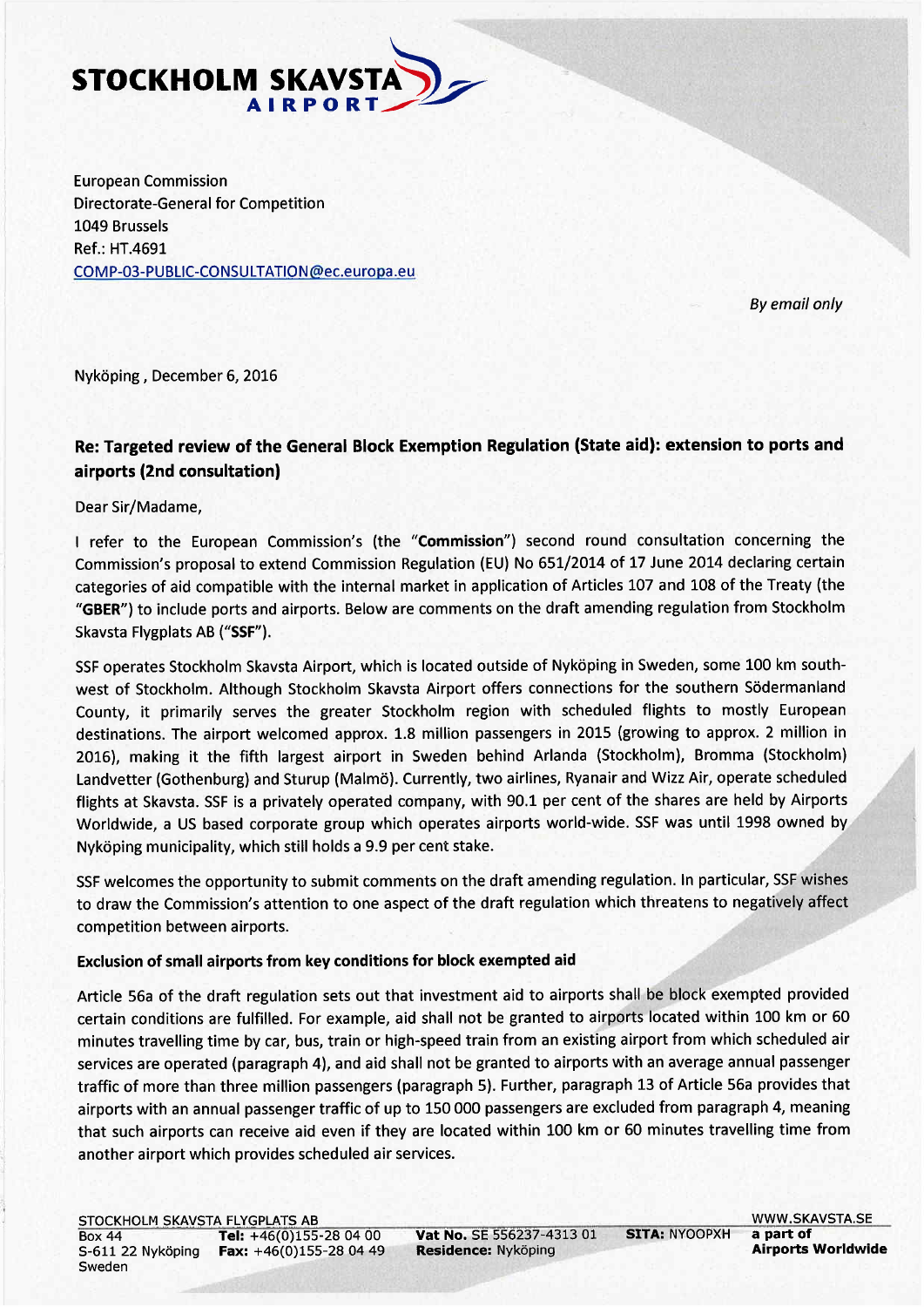

While Stockholm Skavsta Airport has below three millon passengers per year, it would effectively be excludëeJ' .. from receiving aid under the GBER as there are a number of regional airports with scheduled air services within 100 km or 60 minutes travelling time (see below). At the same time, paragraph 13 of Article 56a would allow for some or all of those airports to receive aid as they have below 150 000 passengers per year.

.. ..

"'..

~ ....

...~..

~..

Recital 4 of the draft regulation reads as follows: "The exemption should not apply to aid granted to airports located in the vicinity of an existing airport from which scheduled air services are operated, because aid to such airports entails a higher risk of distortion of competition and should therefore be notified to the Commission, with the exception of aid granted to very small airports (up to 150000 passengers per annum), which is unlikely to result in significant distortion of competition." Hence, the Commission acknowledges the distortive effects of aid granted to airports in the vicinity of existing airports, but asserts that such distortive effects do not arise in case of small airports. This assertion is incorrect in the case of Stockholm Skavsta Airport's catchment area.

There are a number of, mostly publicly owned and subsidized, regional airports in Southern Sweden, sometimes within as little as 50 km of each other, meaning that airlines have ample alternatives. Regional airports do not necessarily have to be of a certain size to attract airlines and are by no means excluded from competition simply on the basis that they have below 150000 passengers. By way of ilustration, within Stockholm Skavsta Airport's catchment area can be found the airports of Linköping (83 km, approx. 150000 passengers), Norrköping (44 km, approx. 130 000 passengers) and Västerås (90 km, approx. 115 000 passengers). At these airports major domestic and international airlines such as Ryanair, Nextjet, BRA, as well as SAS, KLM and Czech Airlines operate scheduled flights. In certain cases, it is believed that local authorities are even instrumental in initiating such services through the provision of financial guarantees or support. As mentioned above, Ryanair and Wizz Air operate out of Stockholm Skavsta Airport.

Undoubtedly, there is competition between Stockholm Skavsta Airport and the airports in Linköping, Norrköping and Vasterås even though the latter are smaller in terms of number of passengers. Key competitive parameters of regional airports are location of the airport, number of inhabitants and international businesses in the catchment area and, most importantly, cost incentives and/or guarantees provided. Operating a non-primary hub airport (in Sweden hubs are Stockholm Arlanda; Gothenburg and Malmö) is a business model with extremely low returns, making the market particularly sensitive to state aid. granted selectively to one or some airports. As noted in the Commission's 2014 Guidelines on State aid to airports and airlines:

"The charge level is a key factor, since public funding granted to an airport could be used to maintain airport charges at an artificially low level in order to attract airlines and may thus maintain airport charges at an artificially low level in order to ditract diffiles and may thus<br>significantly distort competition." <sup>1</sup><br>the draft regulation, small regional airports will be allowed to receive aid under the

significantly alstort competition.<br>Under the draft regulation, small regional airports will be allowed to receive aid under the GBER, whereas<br>Stockholm Skaysta Airport, with which they compete, will not. It is submitted th Stockholm Skavsta Airport, with which they compete, will not. It is submitted that this is likely to have distortive effects on competition, in particular in a market like Stockholm Skavsta Airport, where SSF is a privately operated company in competition with airports owned by municipalities which have a history of granting aid to their airports. $<sup>2</sup>$ </sup>

SSF recognizes that there may be reasons to award airports favourable terms to receive aid, where the aid is likely to contribute to regional growth and competitiveness. However, when small regional airports are located in densely/relatively densely populated areas, within the same catchment area as other airports, state aid is

<sup>&</sup>lt;sup>1</sup> Guidelines on State aid to airports and airlines [2014] OJ C 99/03, p. 43.

<sup>&</sup>lt;sup>2</sup> SSF notes in this respect that the Commission is currently investigating aid granted to small regional airports in Sweden.